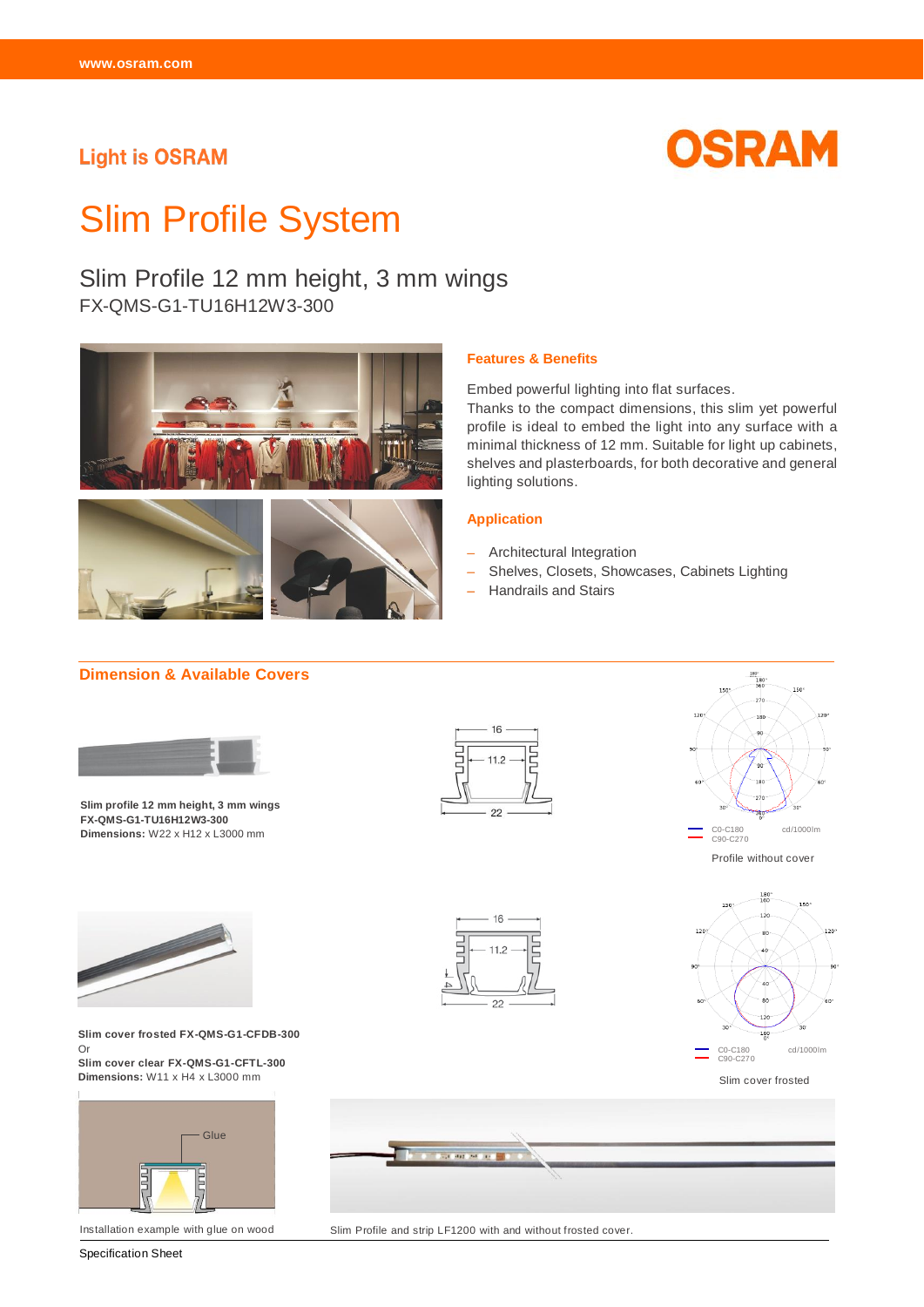#### **Electrical & Output data**

|           | <b>Profile &amp; LED Strip Compatibility</b> |        |       |                          |                             |               |               |               |                          |  |  |  |
|-----------|----------------------------------------------|--------|-------|--------------------------|-----------------------------|---------------|---------------|---------------|--------------------------|--|--|--|
|           | <b>LED Strip White IP00</b>                  |        |       | <b>LF500</b>             | <b>LF800S</b>               | <b>LF1200</b> | <b>LF2000</b> | <b>LF3000</b> | <b>LF4000</b>            |  |  |  |
|           | <b>Color Temperature</b>                     |        |       |                          | Luminous Flux $(lm/m)^{-1}$ |               |               |               |                          |  |  |  |
|           | 820                                          | 2000 K | White |                          |                             | 700           | 1155          | 1750          |                          |  |  |  |
| $\bullet$ | 822                                          | 2200 K | White | 308                      | 518                         |               |               |               | ٠                        |  |  |  |
| $\bullet$ | 824                                          | 2400 K | White | $\overline{\phantom{a}}$ | $\overline{\phantom{a}}$    | 840           | 1400          | 2100          |                          |  |  |  |
| $\bullet$ | 825                                          | 2500 K | White | 336                      | 560                         | $\sim$        | $\sim$        | ٠             | ٠                        |  |  |  |
|           | 827                                          | 2700 K | White | 336                      | 560                         | 840           | 1400          | 2100          | 2625                     |  |  |  |
|           | 830                                          | 3000 K | White | 364                      | 560                         | 840           | 1400          | 2100          | 2625                     |  |  |  |
|           | 835                                          | 3500 K | White | 364                      | 560                         | $\sim$        | $\sim$        | $\sim$        | $\sim$                   |  |  |  |
| O         | 840                                          | 4000 K | White | 364                      | 560                         | 840           | 1400          | 2100          | 2695                     |  |  |  |
|           | 850                                          | 5000 K | White | $\overline{\phantom{a}}$ | $\overline{\phantom{a}}$    | 840           | 1400          | 2100          | 2695                     |  |  |  |
|           | 865                                          | 6500 K | White | 364                      | 560                         | 840           | 400           | 2100          | 2695                     |  |  |  |
|           | CRI 90 922                                   | 2200 K | White | 252                      | 385                         | $\sim$        | $\sim$        | $\sim$        | $\overline{\phantom{a}}$ |  |  |  |
|           | CRI 90 927                                   | 2700 K | White | 280                      | 434                         | 770           | 1260          | 1890          | ٠                        |  |  |  |
|           | CRI 90 930                                   | 3000 K | White | 280                      | 434                         | 840           | 1400          | 2100          |                          |  |  |  |
|           | CRI 90 935                                   | 3500 K | White | 308                      | 476                         | ٠             |               |               | ٠                        |  |  |  |
|           | <b>CRI 90 940</b>                            | 4000 K | White | 308                      | 476                         | 840           | 1400          | 2100          | $\overline{\phantom{a}}$ |  |  |  |
|           | CRI 90 965                                   | 6500 K | White | 308                      | 476                         |               |               |               | ۰                        |  |  |  |

|                          |            | <b>LED Strip Special White IP00</b> | <b>LF1200</b><br><b>SW</b>                   | <b>LF1200</b><br><b>TW</b> | <b>LF2000</b><br><b>SW</b> | <b>LF2000</b><br>TW | LF3000<br><b>SW</b> | LF3000<br><b>TWW</b>     |  |  |  |
|--------------------------|------------|-------------------------------------|----------------------------------------------|----------------------------|----------------------------|---------------------|---------------------|--------------------------|--|--|--|
| <b>Color Temperature</b> |            |                                     |                                              | Luminous Flux (Im/m) 1     |                            |                     |                     |                          |  |  |  |
|                          | CRI 90 930 | 3000 K                              | White<br>840                                 | $\overline{a}$             | 1400                       | $\sim$              | 2100                | $\overline{\phantom{a}}$ |  |  |  |
|                          | CRI 90 940 | 4000 K                              | 840<br>White                                 | $\overline{\phantom{a}}$   | 1400                       |                     | 2100                | $\overline{\phantom{a}}$ |  |  |  |
|                          | <b>TW</b>  | $2700 -$<br>6500 K                  | Dynamic<br>$\overline{\phantom{a}}$<br>White | 840                        | $\sim$                     | 1400                | $\sim$              | $\sim$                   |  |  |  |
| $\bullet$                | <b>TWW</b> | 2200/2500- Dynamic<br>6500 K        | White                                        | $\overline{\phantom{a}}$   | $\sim$                     | ۰                   | $\sim$              | 2100                     |  |  |  |

|           | <b>LED Strip Color IP00</b> |             |             | <b>LF05A2</b>            | <b>LF200C</b>            | LF05CE                   | LF05CA2              | LF700RGBW | LF71300RGBW              |
|-----------|-----------------------------|-------------|-------------|--------------------------|--------------------------|--------------------------|----------------------|-----------|--------------------------|
|           | <b>Color Wave length</b>    |             |             |                          |                          |                          | Luminous Flux (Im/m) |           |                          |
|           | R                           | 625         | Red         | 84                       | $\overline{a}$           | $\sim$                   | $\sim$               | $\sim$    | $\overline{\phantom{a}}$ |
|           | G                           | 525         | Green       | 126                      | $\overline{\phantom{a}}$ | $\overline{\phantom{a}}$ | $\sim$               | $\sim$    | $\overline{\phantom{a}}$ |
|           | B                           | 467         | <b>Blue</b> | 56                       |                          | $\sim$                   | $\sim$               | $\sim$    | $\overline{\phantom{a}}$ |
|           |                             | 587         | Yellow      | 77                       | $\overline{\phantom{a}}$ | $\sim$                   | $\sim$               |           |                          |
|           | $\circ$                     | 602         | Orange      | 91                       | $\overline{\phantom{a}}$ | $\sim$                   | $\sim$               | $\sim$    | $\overline{a}$           |
| $\bullet$ | <b>RGB</b>                  | <b>RGB</b>  | <b>RGB</b>  | ٠                        | 146                      | 126                      | 329                  | $\sim$    |                          |
| $\bullet$ | <b>RGBW</b>                 | <b>RGBW</b> | <b>RGBW</b> | $\overline{\phantom{a}}$ | $\overline{a}$           | $\sim$                   | $\sim$               | 488       | 905                      |

\*Both channels RGB and White on

|  | <b>Profile &amp; LED Strip Compatibility</b> |        |       |                          |                      |                          |                          |                          |                          |                          |  |  |  |
|--|----------------------------------------------|--------|-------|--------------------------|----------------------|--------------------------|--------------------------|--------------------------|--------------------------|--------------------------|--|--|--|
|  | <b>LED Strip White IP67</b>                  |        |       | <b>LFP500</b>            | <b>LFP800S</b>       | <b>LFP800</b>            | <b>LFP1200</b>           | <b>LFP1200</b>           | <b>LFP2000</b>           | <b>LFP2000</b>           |  |  |  |
|  |                                              |        |       |                          |                      |                          |                          | <b>SW</b>                |                          | <b>SW</b>                |  |  |  |
|  | <b>Color Temperature</b>                     |        |       |                          | Luminous Flux (Im/m) |                          |                          |                          |                          |                          |  |  |  |
|  | 824                                          | 2400 K | White | $\overline{\phantom{a}}$ | ٠                    | 560                      | 770                      | $\overline{\phantom{a}}$ | 1260                     | $\overline{\phantom{a}}$ |  |  |  |
|  | 827                                          | 2700 K | White | 308                      | 518                  | 560                      | 805                      | $\overline{\phantom{a}}$ | 1330                     |                          |  |  |  |
|  | 830                                          | 3000 K | White | 336                      | 560                  | $\overline{\phantom{a}}$ | 840                      | $\overline{\phantom{a}}$ | 1330                     | $\overline{\phantom{a}}$ |  |  |  |
|  | 835                                          | 3500 K | White | 336                      | 560                  | $\overline{\phantom{a}}$ | $\overline{\phantom{a}}$ | $\overline{\phantom{a}}$ |                          |                          |  |  |  |
|  | 840                                          | 4000 K | White | 364                      | 560                  | $\overline{\phantom{a}}$ | 840                      | $\overline{\phantom{a}}$ | 1330                     |                          |  |  |  |
|  | 860                                          | 6000 K | White | $\overline{\phantom{a}}$ | ٠                    | $\overline{\phantom{a}}$ | 770                      | ٠                        | 1260                     |                          |  |  |  |
|  | 865                                          | 6500 K | White | 364                      | 560                  | $\overline{a}$           | $\overline{\phantom{a}}$ | $\overline{a}$           | $\overline{\phantom{a}}$ | $\overline{a}$           |  |  |  |
|  | CRI 90 927                                   | 2700 K | White | 252                      | 385                  | $\overline{\phantom{a}}$ | $\overline{\phantom{a}}$ | $\overline{\phantom{a}}$ | ٠                        | $\overline{\phantom{a}}$ |  |  |  |
|  | CRI 90 930                                   | 3000 K | White | $\sim$                   | ٠                    | $\overline{\phantom{a}}$ | 770                      | $\overline{\phantom{a}}$ | 1260                     | $\overline{a}$           |  |  |  |
|  | CRI 90 935                                   | 3500 K | White | 280                      | 434                  | $\overline{\phantom{a}}$ | $\overline{\phantom{a}}$ | $\overline{\phantom{a}}$ |                          | $\overline{\phantom{a}}$ |  |  |  |
|  | <b>CRI 90 940</b>                            | 4000 K | White | 280                      | 434                  | $\overline{\phantom{a}}$ | 840                      | 840                      | 1330                     | 1260                     |  |  |  |
|  | CRI 90 960                                   | 5800 K | White | ٠                        | ٠                    | $\overline{\phantom{a}}$ | 840                      | $\overline{\phantom{a}}$ | 1330                     |                          |  |  |  |
|  | CRI 90 965                                   | 6500 K | White | 280                      | 476                  | $\overline{\phantom{a}}$ | $\overline{\phantom{a}}$ | $\overline{\phantom{a}}$ | $\overline{\phantom{a}}$ | $\overline{\phantom{a}}$ |  |  |  |

|           | <b>LED Strip Color IP67</b> |            |            | $LFO5A-B3-P$ | <b>LFP200C</b>                               | LF05CE-P | LF05CA-P                 |  |  |  |  |
|-----------|-----------------------------|------------|------------|--------------|----------------------------------------------|----------|--------------------------|--|--|--|--|
|           | Color Wave length           |            |            |              | Luminous Flux ( $\text{Im/m}$ ) <sup>1</sup> |          |                          |  |  |  |  |
|           |                             | 467        | Blue       | 56           |                                              | $\sim$   | $\overline{\phantom{a}}$ |  |  |  |  |
| $\bullet$ | <b>RGB</b>                  | <b>RGB</b> | <b>RGB</b> | $\sim$       | 146                                          | 126      | 305                      |  |  |  |  |

<sup>1</sup> Luminous flux comprehensive of the track's efficiency without cover (Light Output Ratio 70%).  **Note:** -39% luminous flux with frosted cover and -10 % with clear cover (estimated value).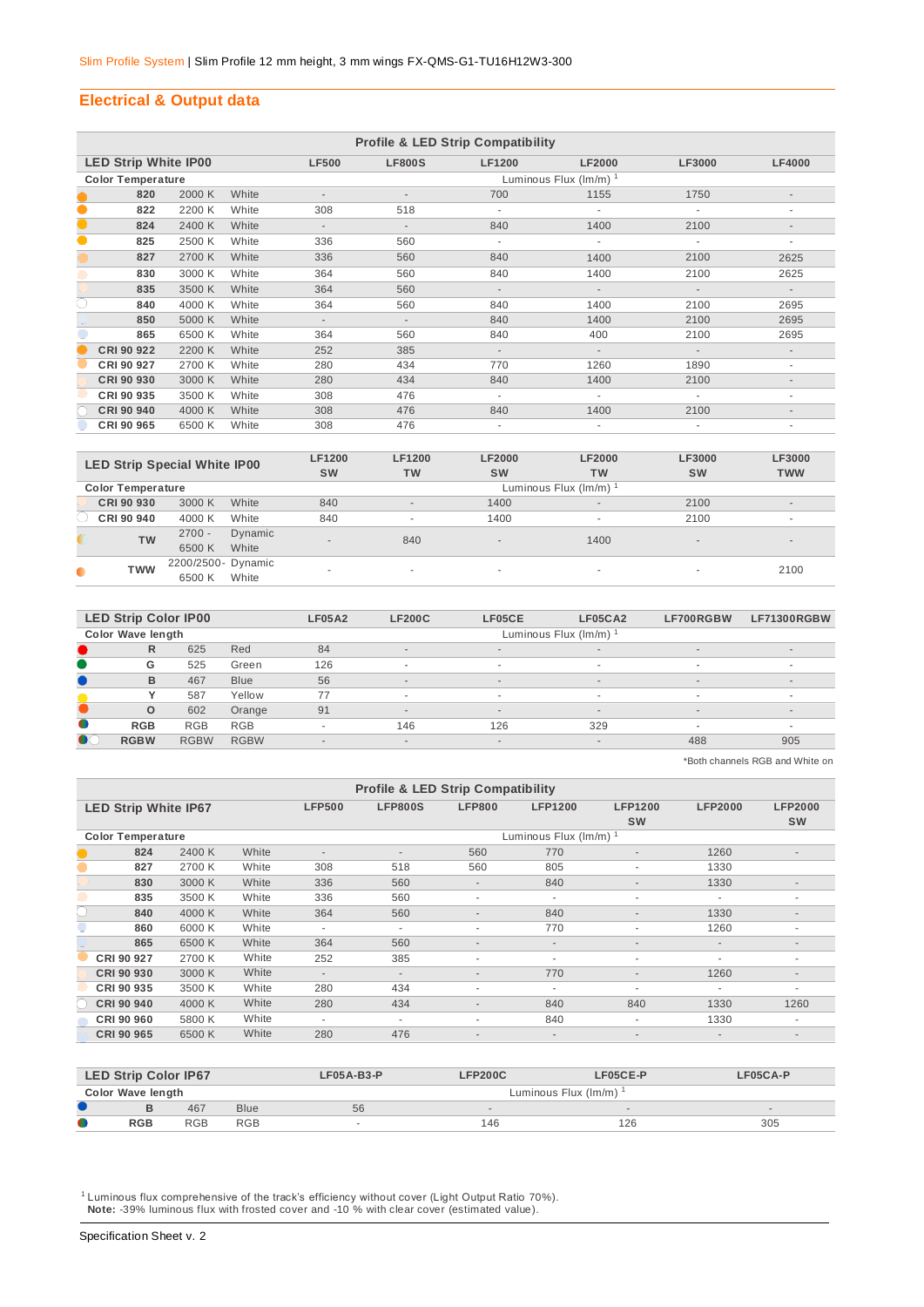#### **Thermal compatibility**

| <b>IP00 LED strip</b>     |                   | White & Special White          |                               |                                             |                                             |               | <b>Tunable White</b>       |                            |                             | Color                                               |                             |                              |
|---------------------------|-------------------|--------------------------------|-------------------------------|---------------------------------------------|---------------------------------------------|---------------|----------------------------|----------------------------|-----------------------------|-----------------------------------------------------|-----------------------------|------------------------------|
|                           |                   | <b>LF500</b><br><b>LF800S</b>  | LF1200<br>LF1200<br><b>SW</b> | <b>LF2000</b><br><b>LF2000</b><br><b>SW</b> | <b>LF3000</b><br><b>LF3000</b><br><b>SW</b> | <b>LF4000</b> | <b>LF1200</b><br><b>TW</b> | <b>LF2000</b><br><b>TW</b> | <b>LF3000</b><br><b>TWW</b> | <b>LF05A2</b><br>LF05CA2<br>LF05CE<br><b>LF200C</b> | <b>LF700</b><br><b>RGBW</b> | <b>LF1300</b><br><b>RGBW</b> |
| <b>Mounting condition</b> |                   | Maximum Ambient Temperature °C |                               |                                             |                                             |               |                            |                            |                             |                                                     |                             |                              |
| ,,,,,,,,,                 | Recessed mounting | 50                             | 50                            | 37                                          | 27                                          | 27            | 50                         | 35                         | 25                          | 50                                                  | 50                          | 40                           |

| IP67 LED strip                  |  |                                 | White & Special White                               | Color                              |                                       |    |  |  |  |
|---------------------------------|--|---------------------------------|-----------------------------------------------------|------------------------------------|---------------------------------------|----|--|--|--|
|                                 |  | <b>LFP500</b><br><b>LFP800S</b> | <b>LFP800</b><br><b>LFP1200</b><br><b>LFP1200SW</b> | <b>LFP2000</b><br><b>LFP2000SW</b> | LF05A-P<br>LF05CE-P<br><b>LFP200C</b> |    |  |  |  |
| <b>Mounting condition</b>       |  | Maximum Ambient Temperature °C  |                                                     |                                    |                                       |    |  |  |  |
| ,,,,,,,,,,<br>Recessed mounting |  | 50<br>50                        |                                                     | 35                                 | 50                                    | 35 |  |  |  |

The tables report the maximum recommended ambient temperature for the Slim Profile 12 mm height, 3 mm wings in combination with IP00 and IP67 LED<br>strips in case of recessed mounting condition. In these conditions the expec **Note:** the table is for application evaluation only; always ensure that Tc do not exceed the maximum allowed value. For further information contact our support service at [flex-support@osram.com](mailto:flex-support@osram.com) 

### **Visibility of LED spots**

| <b>IP00 LED strip</b>                      | White & Special White                                                                                                                     |  |   |  | <b>Tunable White</b>                                                              | Color                                               |  |                      |
|--------------------------------------------|-------------------------------------------------------------------------------------------------------------------------------------------|--|---|--|-----------------------------------------------------------------------------------|-----------------------------------------------------|--|----------------------|
| <b>Covers</b>                              | <b>LF1200</b><br><b>LF1200SW</b><br><b>LF2000</b><br><b>LF2000SW</b><br><b>LF500</b><br><b>LF800S</b><br><b>LF3000SW</b><br><b>LF3000</b> |  |   |  | <b>LF1200TW</b><br><b>LF2000TW</b><br>LF3000TWW<br>Maximum Ambient Temperature °C | <b>LF05A2</b><br>LF05CA2<br>LF05CE<br><b>LF200C</b> |  | LF700RGBW LF1300RGBW |
| <b>Frosted cover</b><br>FX-QMS-G1-CFDB-300 |                                                                                                                                           |  |   |  |                                                                                   | $\bullet$                                           |  |                      |
| <b>Clear Cover</b><br>FX-QMS-G1-CFTL-300   |                                                                                                                                           |  | ٠ |  | 0                                                                                 | ٠                                                   |  |                      |

| IP67 LED strip                           | <b>White &amp; Special White</b>                                                                                                              |  |  |                                        | Color   | . |   |
|------------------------------------------|-----------------------------------------------------------------------------------------------------------------------------------------------|--|--|----------------------------------------|---------|---|---|
| <b>Covers</b>                            | <b>LFP1200</b><br><b>LFP1200SW</b><br><b>LFP800S</b><br><b>LFP2000SW</b><br><b>LFP500</b><br><b>LFP2000</b><br>Maximum Ambient Temperature °C |  |  | LF05CA-P<br>LF05CE-P<br><b>LFP200C</b> | LF05A-P | . |   |
| <b>Frosted cover</b>                     |                                                                                                                                               |  |  |                                        |         |   |   |
| FX-QMS-G1-CFDB-300                       |                                                                                                                                               |  |  |                                        |         |   | . |
| <b>Clear Cover</b><br>FX-QMS-G1-CFTL-300 |                                                                                                                                               |  |  | ٠                                      |         |   |   |

LINEARlight FLEX<sup>®</sup> LED strips in system combination with profiles and covers – Visibility of LED spots

Front view from observing point: < 1.5m, size: not to scale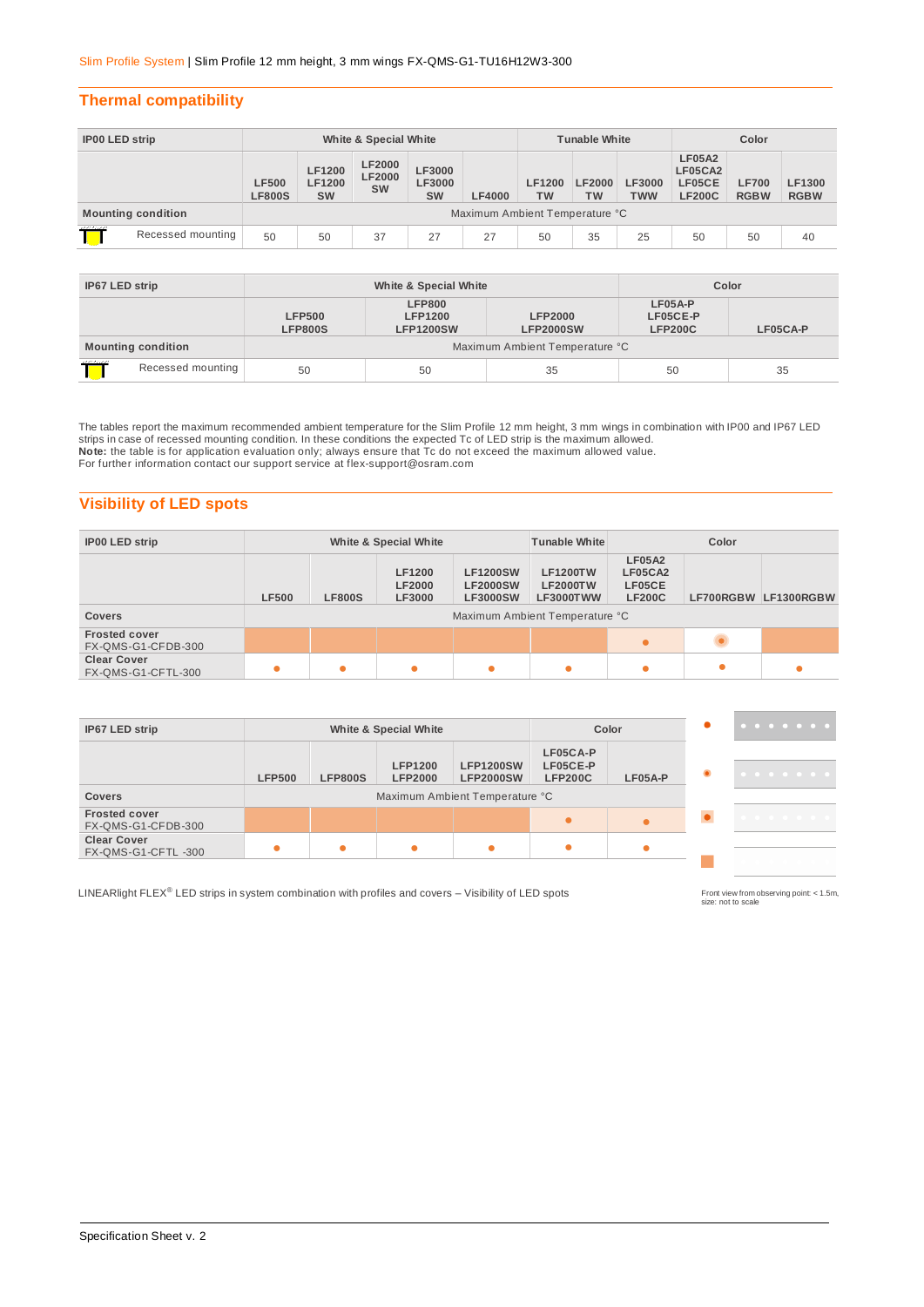#### **Technical drawings**



#### **Order Code**

| <b>Product Code</b>                        | <b>Description</b>      | <b>Product number</b> | <b>Dimensions</b>            | <b>EAN Package content</b> |
|--------------------------------------------|-------------------------|-----------------------|------------------------------|----------------------------|
|                                            |                         |                       |                              |                            |
|                                            |                         | (EAN10)               | (length x width x height)    |                            |
| FX-QMS-G1-TU16H12W3-300                    | Slim Profile 3 mm wings | 4052899448988         | 3000 x 22 x 12 mm            | 1x Profile                 |
|                                            |                         |                       |                              |                            |
| FX-QMS-G1-CFTL-300                         | Slim cover clear        | 4052899999749         | $3000 \times 12 \times 4$ mm | 1x Cover                   |
|                                            |                         |                       |                              |                            |
| FX-QMS-G1-CFDB-300                         | Slim cover frosted      | 4052899446991         | $3000 \times 11 \times 4$ mm | 1x Cover                   |
|                                            |                         |                       |                              |                            |
| FX-QMS-G1-EFGP-TU16H12W3 End cap           |                         | 4052899449817         | 22 x 19 x 12 mm              | 40x End cap                |
|                                            |                         |                       |                              |                            |
| FX-QMS-G1-EFGH-TU16H12W3 End cap with hole |                         | 4052899999886         | 22 x 19 x 12 mm              | 40x End cap                |
|                                            |                         |                       |                              |                            |



For further information please write to **flex-support@osram.com** or consult our Flex Configurator at [www.osram.com/flex-configurator](http://www.osram.com/flex-configurator)